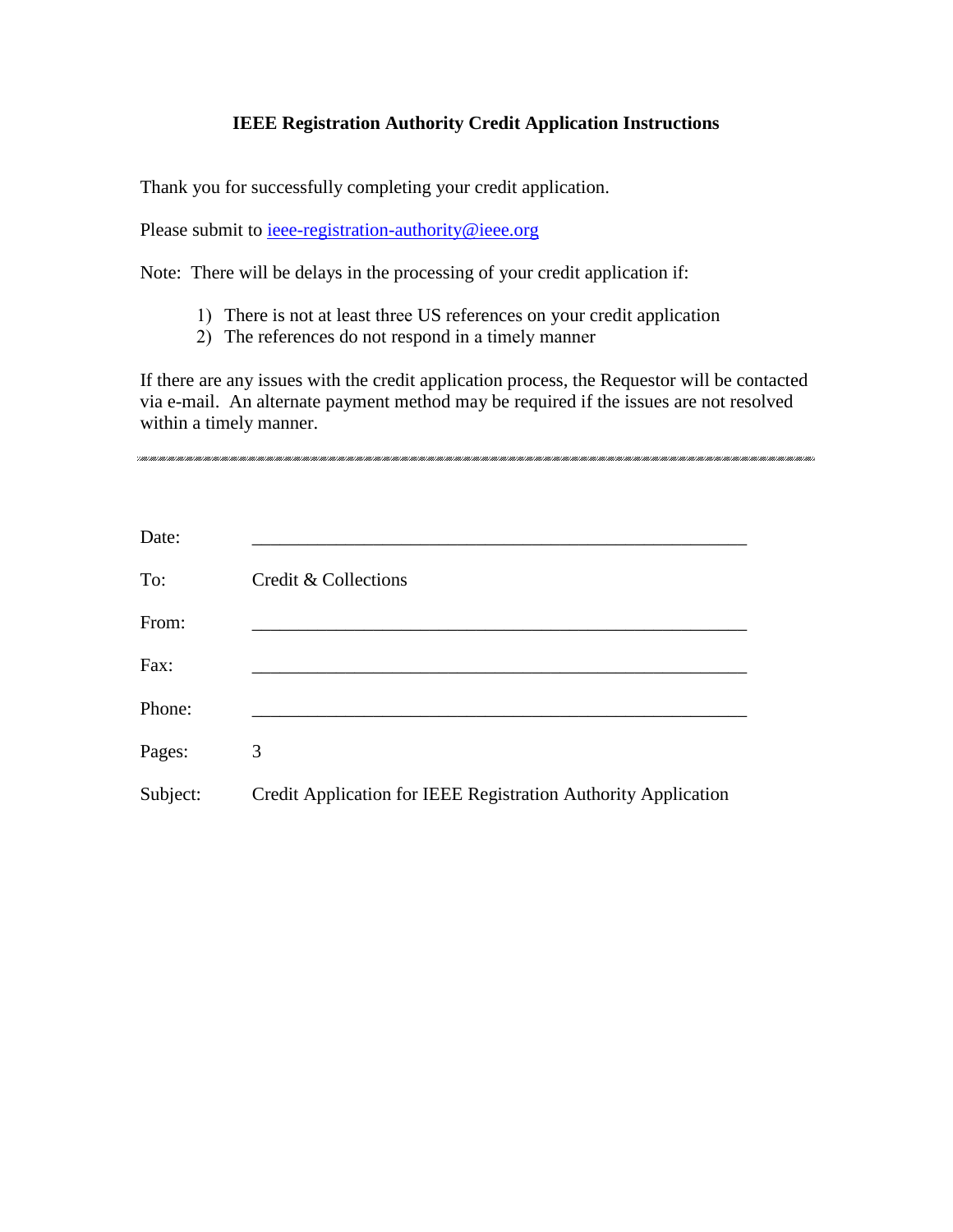## **IEEE Credit Application**

| Name:                                                                                    |
|------------------------------------------------------------------------------------------|
| Organized as (Select One): Corporation                                                   |
| Address:                                                                                 |
| City:<br>State:<br>Zip:                                                                  |
| <b>UNITED STATES</b><br>Country:                                                         |
| Phone:<br>Fax:<br>Duns #:<br>ICT $\#$                                                    |
| Billing Address (if different):                                                          |
| Address:                                                                                 |
| City:<br>State:<br>Zip:                                                                  |
| <b>UNITED STATES</b><br>Country:                                                         |
| Nature of Business:                                                                      |
| Sales Tax Exemption #:<br>Date Business Started (mm/dd/year):<br>State of Incorporation: |
| <b>Estimated Annual Sales:</b><br><b>Estimated Annual Purchases:</b>                     |
| Officers, Proprietors or Partners of the firm: 1.                                        |
| 3.<br>2.                                                                                 |
| Contact for Invoice Inquiries:                                                           |
| Phone:<br>E-mail:                                                                        |

## **References: (U.S. References preferred)**

| Name: | Address: | $\ $ Telephone #: | <b>Email Address</b> |
|-------|----------|-------------------|----------------------|
|       |          |                   |                      |
|       |          |                   |                      |
|       |          |                   |                      |

| Name of Bank:    |               |         |
|------------------|---------------|---------|
| Address of Bank: |               |         |
| Account #:       | Contact Name: | Phone#: |

**By signing this application, I hereby attest to accepting and understanding the following terms and conditions on behalf of the requesting organization named above:**

**Any and all payments related to this agreement are due no more than 30 days following receipt of an invoice. In the event that the requesting organization's account associated with this agreement must be placed with a third party collector, the requesting organization shall be responsible for all associated costs, including any and all reasonable attorney's fees, and court costs.**